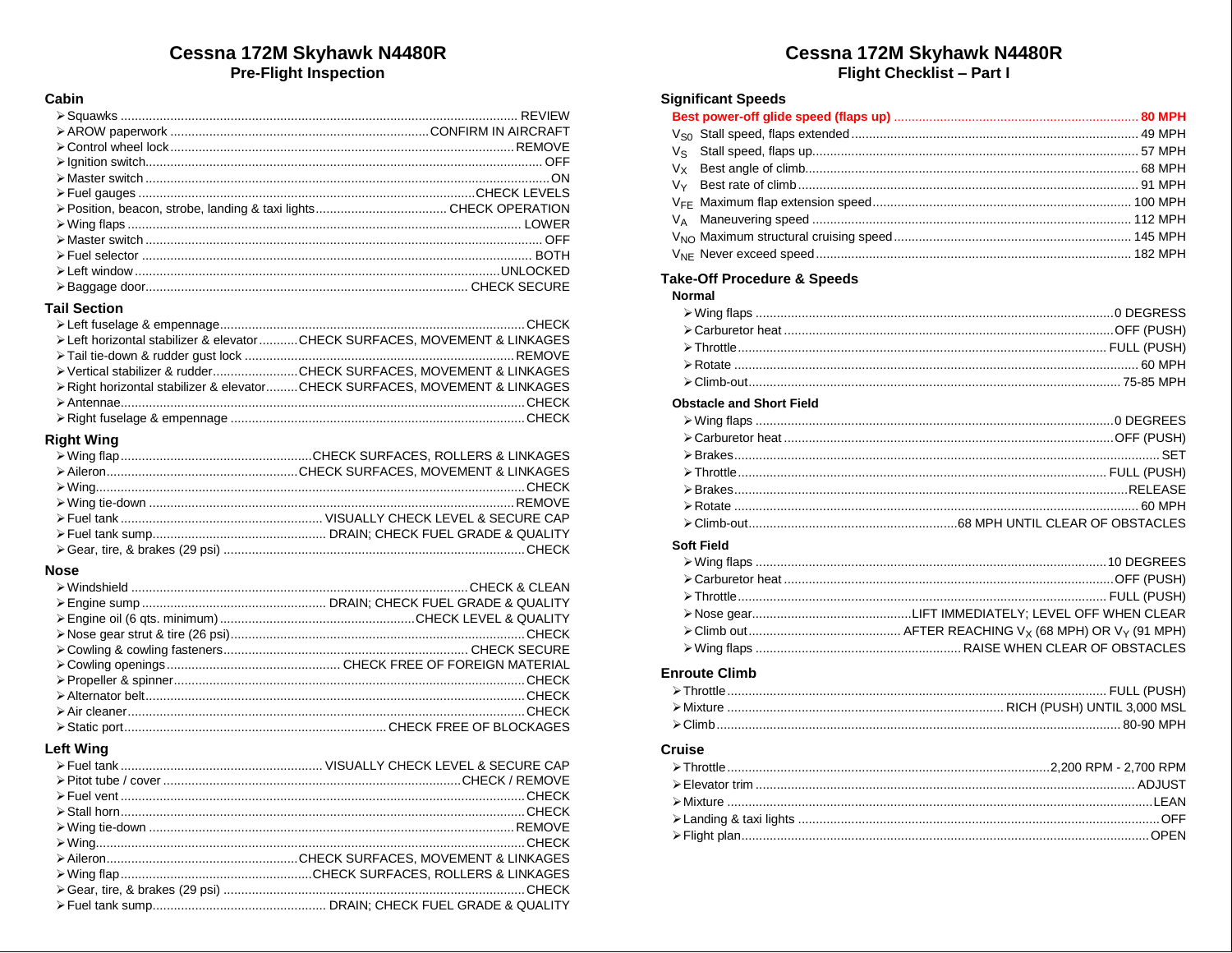# Cessna 172M Skyhawk N4480R

Flight Checklist - Part II

## **Prior to Landing**

### **Landing Procedure & Speeds**

#### **Normal**

|                    | intervention and contract to the Downwind Countries and Countries and Countries and Countries and Countries and Download of Download School and Download School and Download School and Download School and Download School a |
|--------------------|-------------------------------------------------------------------------------------------------------------------------------------------------------------------------------------------------------------------------------|
|                    |                                                                                                                                                                                                                               |
|                    |                                                                                                                                                                                                                               |
| <b>Short Field</b> |                                                                                                                                                                                                                               |

### **Soft Field**

# **After Landing**

### **Shutting Down Engine**

# Cessna 172M Skyhawk N4480R **Before Take-Off Checklist**

## **Prior to Engine Start**

### **Starting Engine**

### **Prior to Taxi**

### **Prior to Take-Off**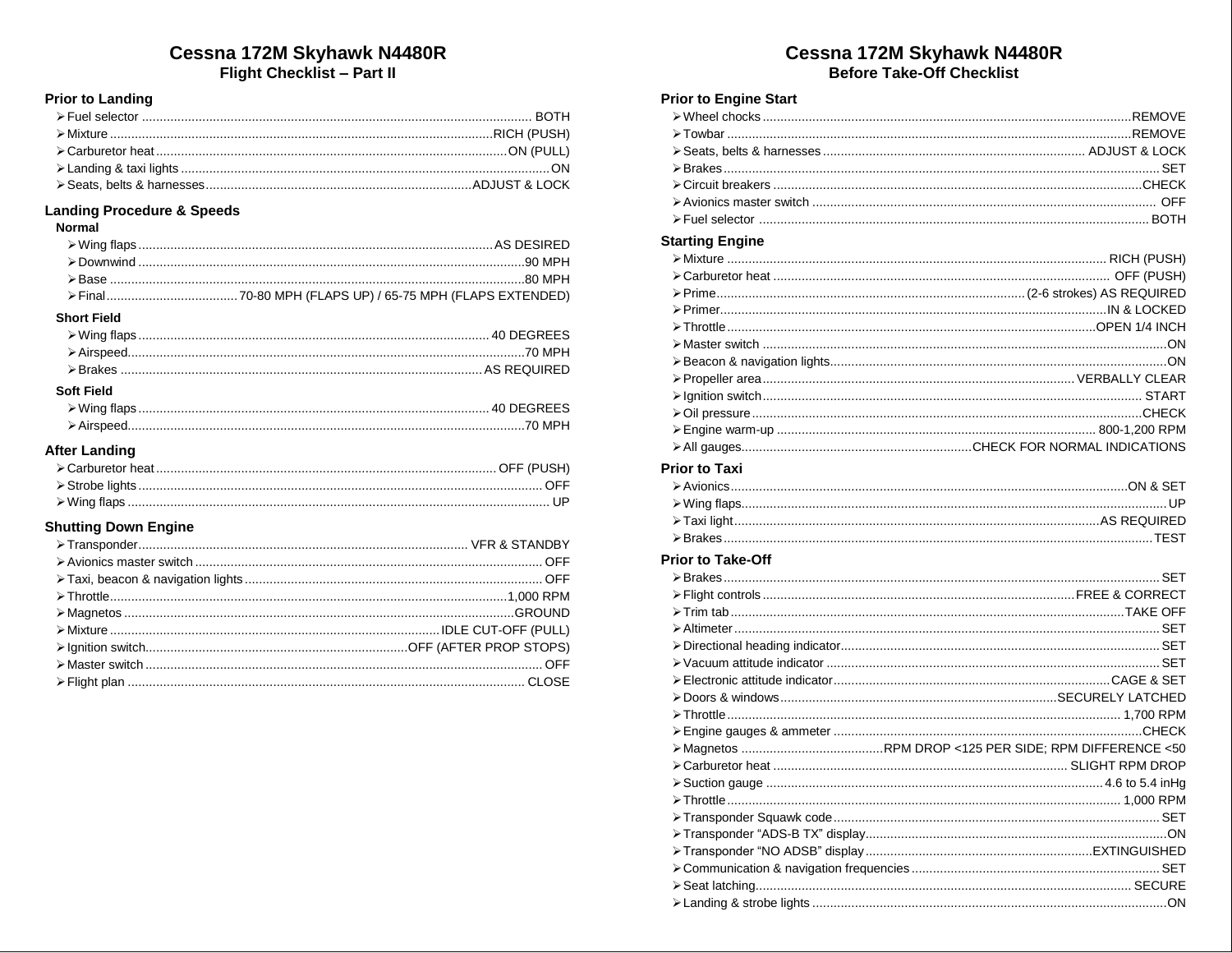# **Cessna 172M Skyhawk N4480R**

**Emergency Procedures - Part I** 

# **ENGINE FAILURE**

### During Take-Off Run

### **Immediately After Takeoff**

### In Flight

| Department of the control of the BOTH → Fuel selector members of the control of the control of the control of the control of the control of the control of the control of the control of the control of the control of the co |
|-------------------------------------------------------------------------------------------------------------------------------------------------------------------------------------------------------------------------------|
|                                                                                                                                                                                                                               |
|                                                                                                                                                                                                                               |
|                                                                                                                                                                                                                               |
|                                                                                                                                                                                                                               |

## **FORCED LANDING**

### **Without Engine Power**

|  | Department of Final Contract of Contract of Circuit Contract of Circuit Contract of Circuit Contract Contract Contract Of Contract Of Contract Of Contract Of Contract Of Contract Of Contract Of Contract Of Contract Of Con |
|--|-------------------------------------------------------------------------------------------------------------------------------------------------------------------------------------------------------------------------------|
|  |                                                                                                                                                                                                                               |
|  |                                                                                                                                                                                                                               |
|  |                                                                                                                                                                                                                               |
|  |                                                                                                                                                                                                                               |
|  |                                                                                                                                                                                                                               |
|  |                                                                                                                                                                                                                               |
|  |                                                                                                                                                                                                                               |

### **With Engine Power**

| Explored a control of the Cover of Court and Cover and Cover and Cover and Cover and Cover and Cover and Cover and Cover and Cover and Cover and Cover and Cover and Cover and Cover and Cover and Cover and Cover and Cover |
|------------------------------------------------------------------------------------------------------------------------------------------------------------------------------------------------------------------------------|

# Cessna 172M Skyhawk N4480R **Post-Flight Checklist**

#### Refuel

### **Hangar Aircraft**

| In Summer                                                    |                                                               |
|--------------------------------------------------------------|---------------------------------------------------------------|
|                                                              |                                                               |
|                                                              | Wings, spinner, cowling, struts, wheel fairings & stabilizers |
| > Windshield CLEAN WITH MICROFIBER CLOTH & PLEXIGLAS CLEANER |                                                               |
| In Winter                                                    |                                                               |
|                                                              |                                                               |
|                                                              |                                                               |
|                                                              |                                                               |
|                                                              |                                                               |
|                                                              |                                                               |
|                                                              |                                                               |
|                                                              |                                                               |

### **Report Squawks**

### **Secure Hangar**